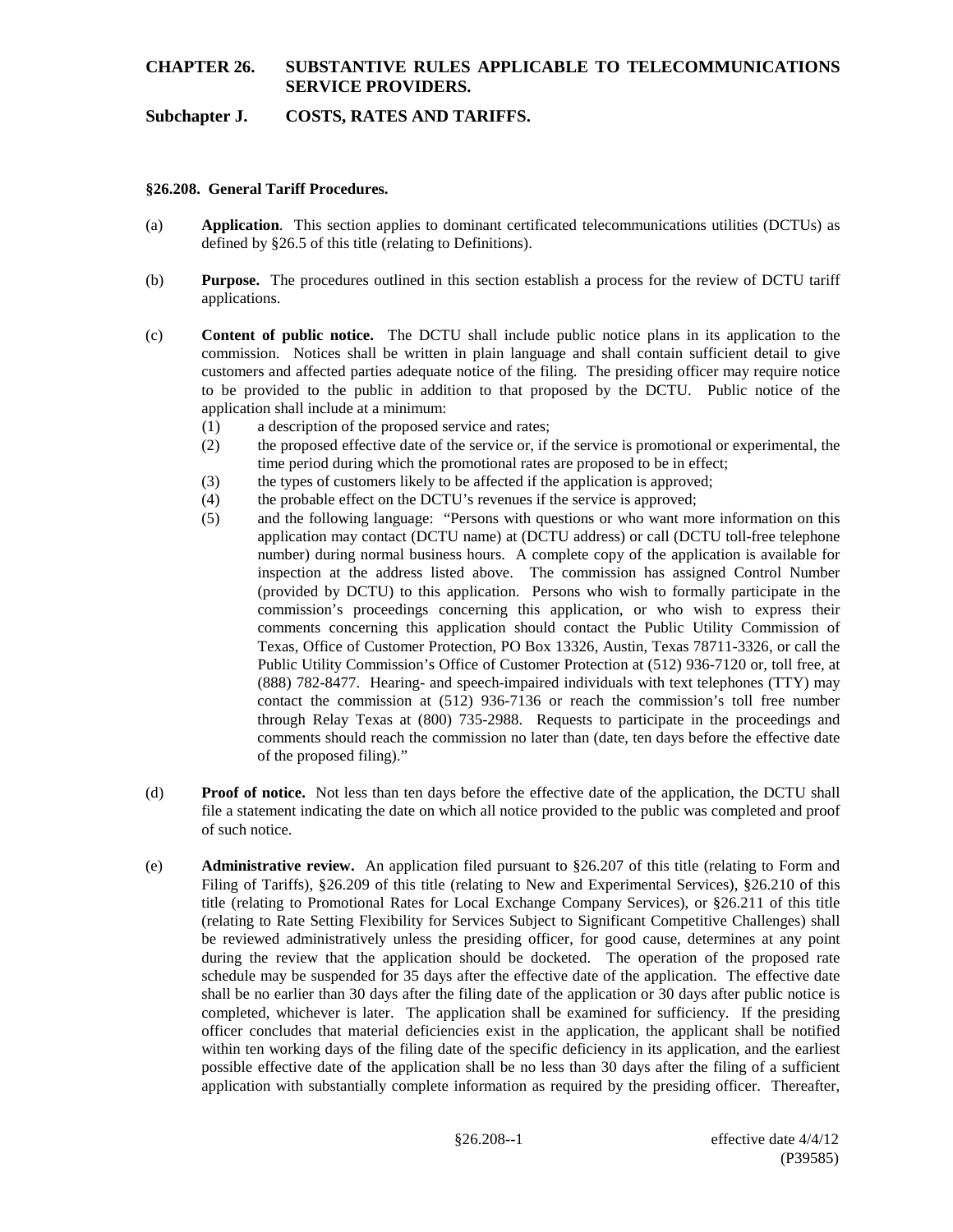# **CHAPTER 26. SUBSTANTIVE RULES APPLICABLE TO TELECOMMUNICATIONS SERVICE PROVIDERS.**

#### **Subchapter J. COSTS, RATES AND TARIFFS.**

any time deadlines shall be determined from the 30th day after the filing of the sufficient application and information or from the effective date if the presiding officer extends that date. While the application is being administratively reviewed, the commission staff and the staff of the Office of Public Utility Counsel may submit requests for information to the DCTU. Three copies of all answers to such requests for information shall be provided to the commission staff and the Office of Public Utility Counsel within ten days after receipt of the request by the DCTU. No later than 20 days after the filing date of the application, interested persons may provide to the commission staff written comments or recommendations concerning the application. The commission staff shall and the Office of Public Utility Counsel may file with the presiding officer written comments or recommendations concerning the application. No later than 35 days after the effective date of the application, the presiding officer shall complete an administrative review to determine whether the DCTU's application meets the following requirements:

- (1) The proposed service meets all requirements pursuant to the applicable section under which it is filed;
- (2) Notice was provided as required by the presiding officer;
- (3) The proposed rates and terms of the service are not unreasonably preferential, prejudicial, or discriminatory, subsidized directly or indirectly by regulated monopoly services, or predatory or anticompetitive; and
- (4) Provision of the service is consistent with the public interest in a technologically advanced telecommunications system, the preservation of universal service, and the prevention of anticompetitive practices and of subsidization of new and experimental services with revenues from regulated monopoly services.
- (f) **Approval or denial of applications.** For its application to be approved, the DCTU must meet all of the requirements in the applicable section pursuant to which the application is made, unless such requirements are modified or waived by the presiding officer as provided under provisions of that section. If, based on the administrative review, the presiding officer determines that all requirements not waived have been met, the DCTU shall be permitted to offer the service at the rates and terms approved by the presiding officer. If, based on the administrative review, the presiding officer determines that one or more of the requirements not waived have not been met, the presiding officer may dismiss or, upon prior request of the DCTU, shall docket the application.
- (g) **Review of the applications after docketing.** If the application is docketed, the operation of the proposed rate schedule shall be automatically suspended to a date 120 days after the applicant has filed all of its direct testimony and exhibits, or 155 days after the effective date, whichever is later. Three copies of all answers to requests for information shall be filed with the commission within ten days after receipt of the request. Affected persons may move to intervene in the docket, and a hearing on the merits shall be scheduled. The application shall be processed in accordance with the commission's rules applicable to docketed proceedings.
- (h) **Withdrawal of a service.** When a DCTU seeks to withdraw a tariffed service, the application shall be filed pursuant to this subsection and shall be docketed to allow adequate time for review, and completion of notice. The DCTU shall provide direct mail notice to all current customers of the service and shall issue such notice only after the commission has reviewed and approved the notice. The DCTU shall provide the following information in its application:
	- (1) The number of current subscribers in each exchange;
	- (2) The reason for withdrawing the service;
	- (3) Provisions for grandfathering current customers or competitive alternatives available within the exchange locations, including DCTU provided alternatives;
	- (4) Annual revenues for the last three years for the service; and